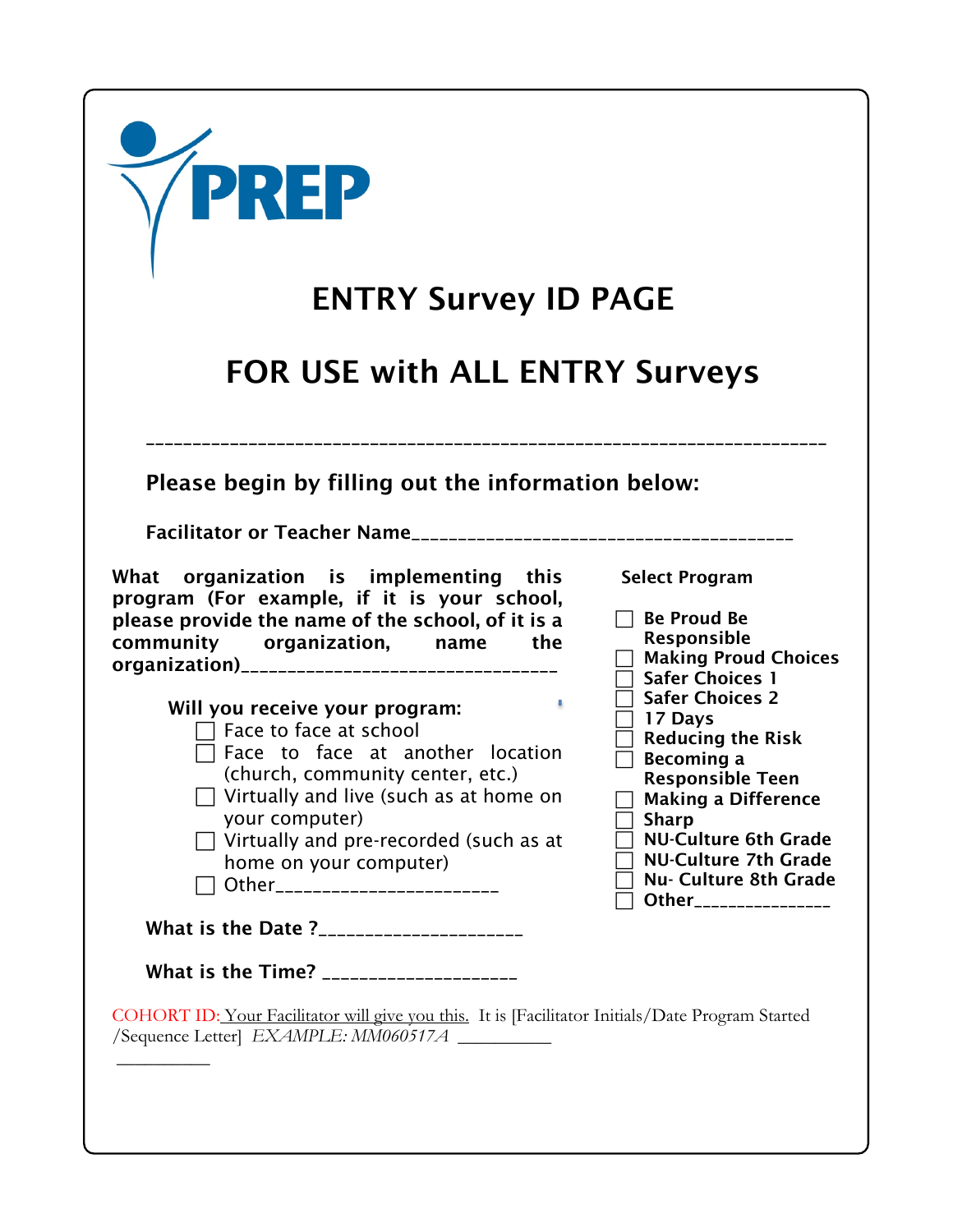Form approved OMB Control No: 0970-0497 Expiration Date: 06/30/2023

# PERSONAL RESPONSIBILITY EDUCATION PROGRAM (PREP)

# PARTICIPANT ENTRY SURVEY

# MIDDLE SCHOOL

**Thank you for your help with this important study. This survey includes questions about your family, friends, school, and also your attitudes and behaviors. Your name will not be on the survey and your responses will remain private to the extent permitted by law. We want you to know that:**

- **1. Your participation in this survey is voluntary.**
- **2. We hope that you will answer all of the questions, but you may skip any questions you do not wish to answer.**
- **3. The answers you give will be kept private to the extent permitted by law.**

#### THE PAPERWORK REDUCTION ACT OF 1995

Public reporting burden for this collection of information is estimated to average 9 minutes per response, including the time for reviewing instructions, gathering and maintaining the data needed, and reviewing the collection of information. An agency may not conduct or sponsor, and a person is not required to respond to, a collection of information unless it displays a currently valid OMB control number. The information collected will help policy makers, program providers and other stakeholders understand the experiences of youth today and identify ways to reduce risky behaviors. This information will also inform programs on how best to serve their participants. The collection of this information is voluntary and responses will be kept private to the extent allowed by law. The OMB number for this information collection is 0970-0497and the expiration date is 06/30/2023.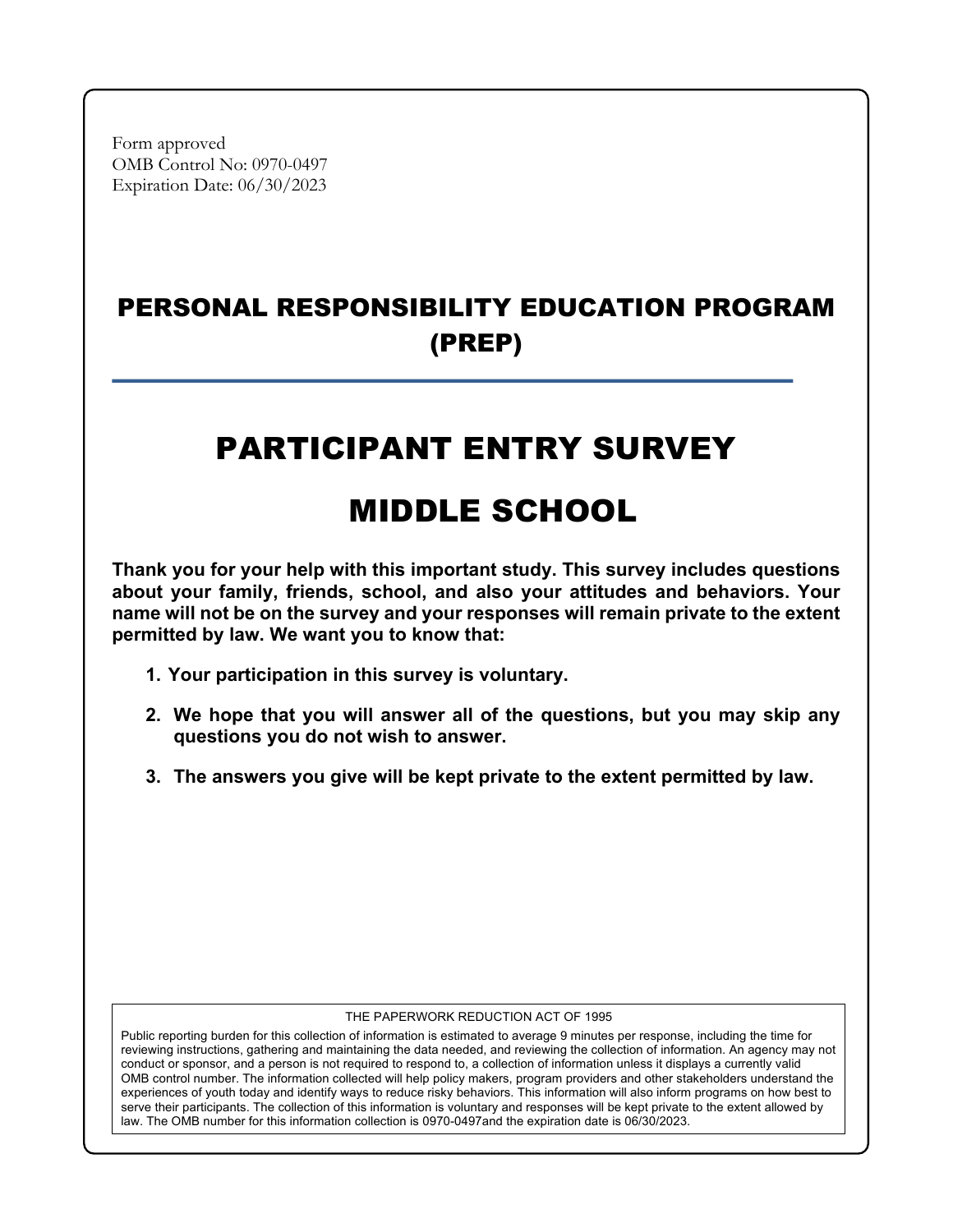# General Instructions

**PLEASE READ EACH QUESTION CAREFULLY: There are different ways to answer the questions in this survey. It is important that you follow the instructions when answering each kind of question. Here are some examples.**

- **PLEASE MARK ALL ANSWERS WITHIN THE WHITE BOXES PROVIDED.**
- **USE A PEN OR PENCIL.**

### **1. EXAMPLE 1: MARK ONLY ONE ANSWER**

**What is the color of your eyes?**

**MARK ONLY ONE ANSWER**

Brown **X**

| Blue  |
|-------|
| Green |

**If the color of your eyes is brown, you would mark (X) the first box as shown.**

### **2. EXAMPLE 2: MARK ALL THAT APPLY**

**Do you plan to do any of the following next week?**

**MARK ALL THAT APPLY**

Another color



**If you plan watch a movie and go to a baseball game next week, you would mark (X) both boxes.**

Study at a friend's house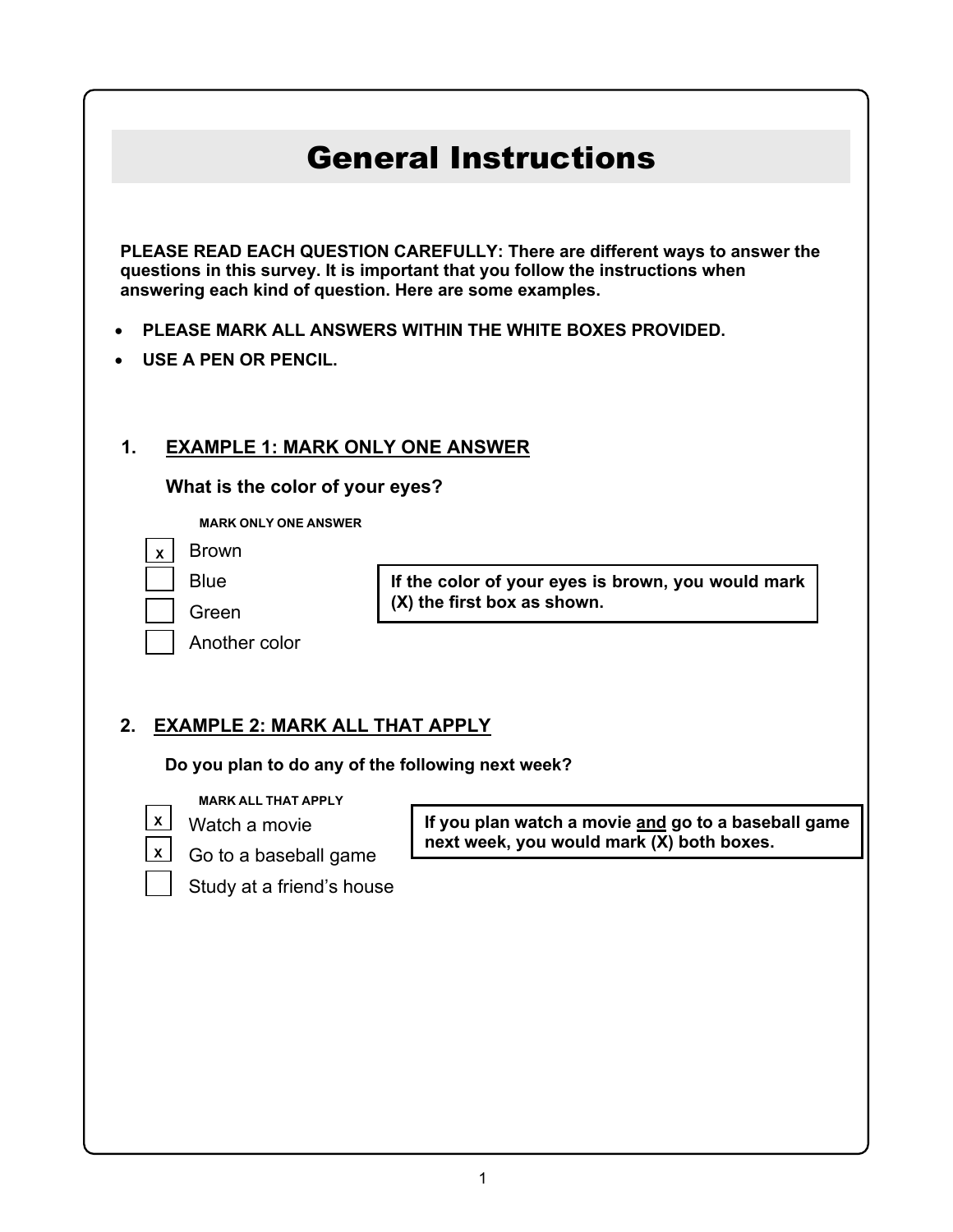**Please answer the following questions as best you can. This first set of questions are about you.**



**2.**

**1. How old are you?**

**MARK ONLY ONE ANSWER**

- $\Box$  10
- □ <sup>11</sup>
- □ <sup>12</sup>
- □ <sup>13</sup>
- □ <sup>14</sup>
- □ <sup>15</sup>
- □ 16

**What grade are you in? (If you are currently on vacation or in summer school, indicate the grade you will be in when you go back to school.)**

**MARK ONLY ONE ANSWER**

- □ 5th
- □ 6th
- □ 7th
- □ 8th
- □ 9th
- □ My school does not assign grade levels
- $\Box$  I am not currently enrolled in school

**When you are at home or with your family, what language or languages do you usually speak?**

**MARK ALL THAT APPLY**

- □ English
- □ Spanish
- $\Box$  Other (please specify)  $\Box$

**3.**

**Are you Hispanic or Latino?**

**MARK ONLY ONE ANSWER** 

□ Yes

□ No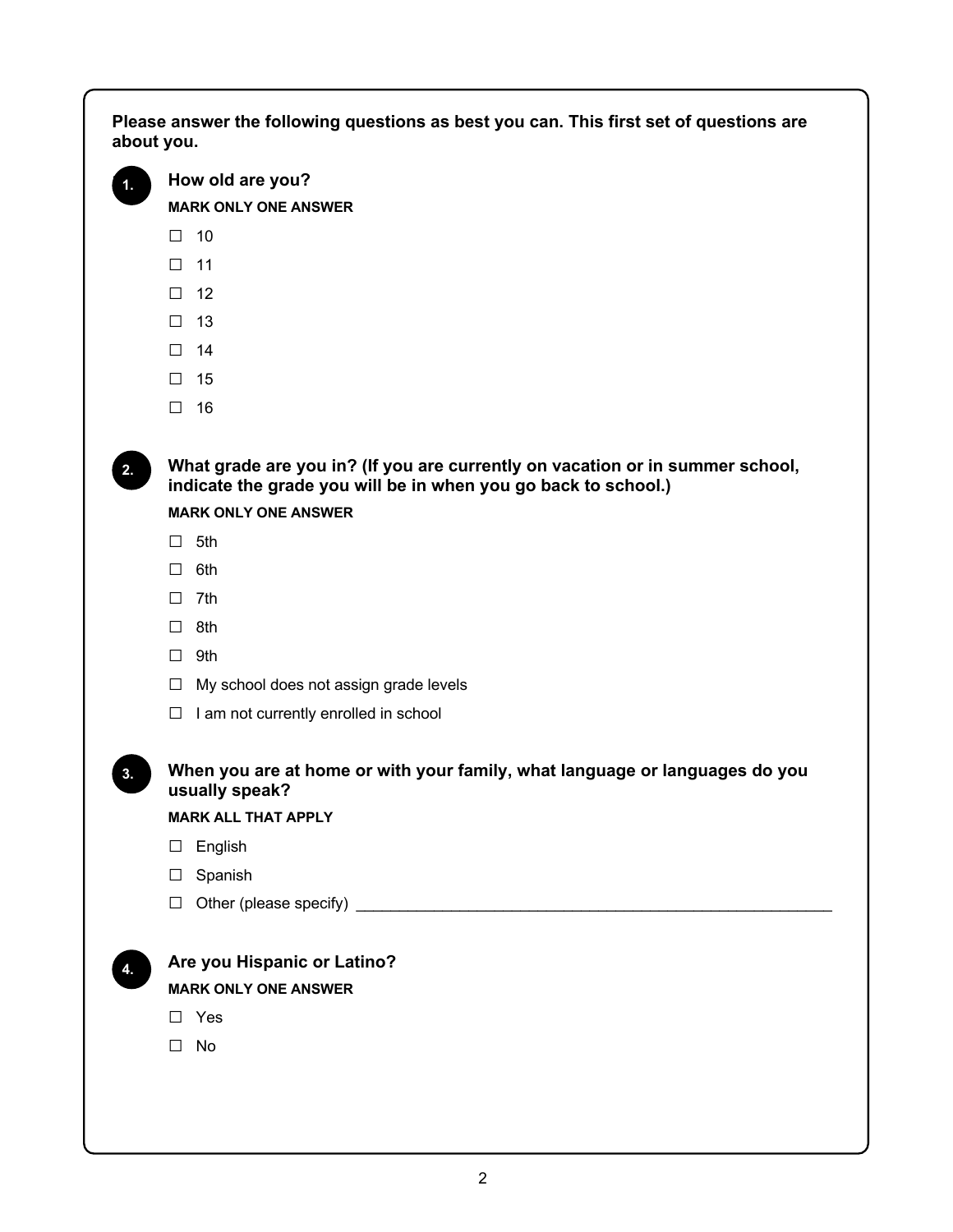

### **What is your race?**

#### **MARK ALL THAT APPLY**

- □ American Indian or Alaska Native
- □ Asian
- □ Black or African American
- □ Native Hawaiian or Other Pacific Islander
- □ White or Caucasian



### **What is your sex?**

#### **MARK ONLY ONE ANSWER**

- **□** Male
- **□** Female



### **Are you currently…? MARK ALL THAT APPLY**

- $\Box$  Living with family [parent(s), guardian, grandparents, or other relatives]
- $\square$  In foster care, living with a family
- $\Box$  In foster care, living in a group home
- □ Couch surfing or moving from home to home
- $\Box$  Living in a place not meant to be a residence, such as outside, in a tent city or homeless camp, in a car, in an abandoned vehicle or in an abandoned building
- □ Staying in an emergency shelter or transitional living program
- $\Box$  Staying in a hotel or motel
- $\Box$  In juvenile detention, jail, prison or another correctional facility, or under the supervision of a probation officer
- □ None of the above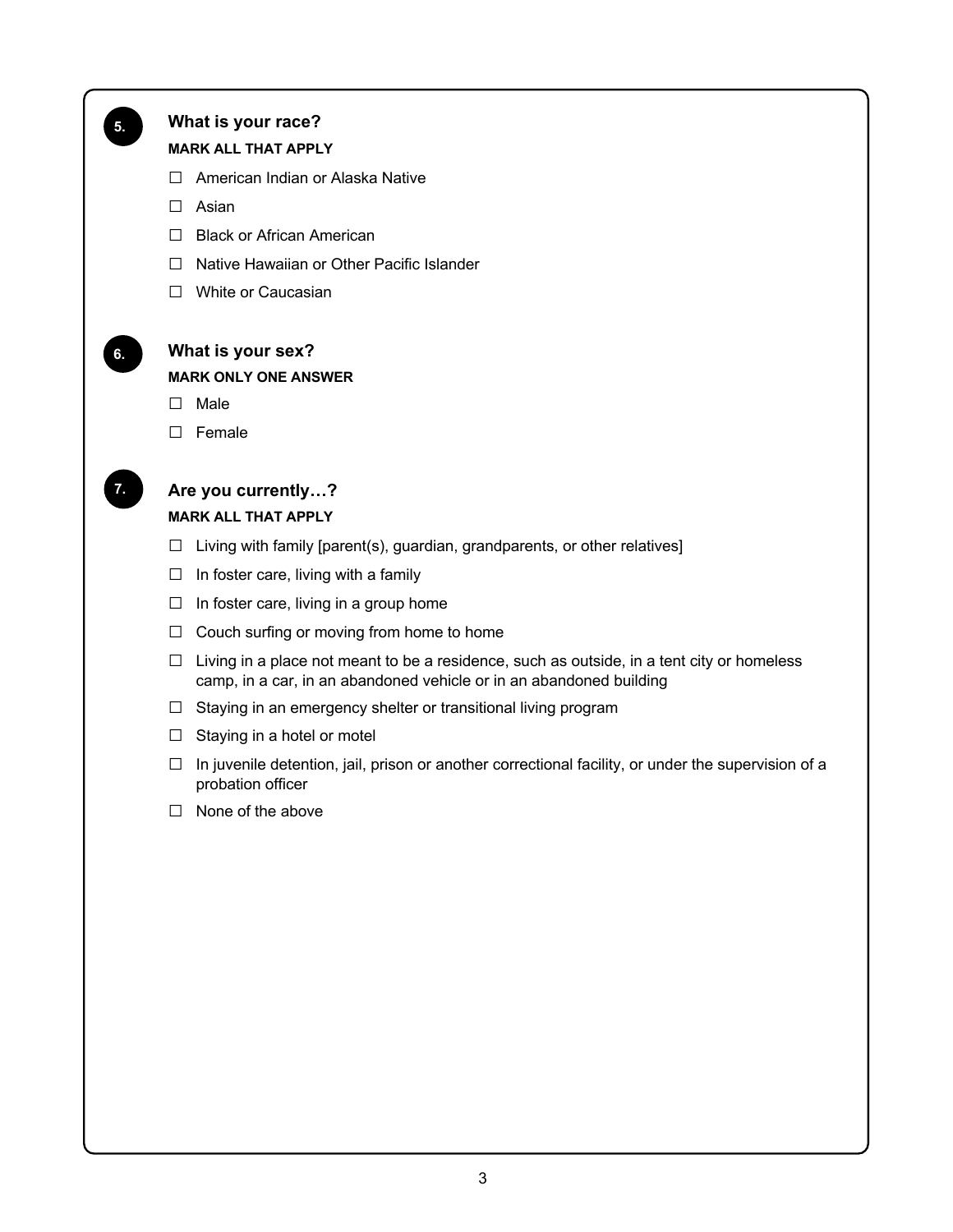**In the past three months, how often would you say you…**

### **MARK ONLY ONE ANSWER PER ROW**

**8.**

|         |                                                                                            | All of the<br><b>Time</b> | Most of<br>the Time | Some of<br>the Time | None of<br>the Time |
|---------|--------------------------------------------------------------------------------------------|---------------------------|---------------------|---------------------|---------------------|
| a.      | resisted or said no to peer pressure?                                                      |                           |                     |                     |                     |
| b.      | managed your emotions in healthy ways (for<br>example, ways that are not hurtful to you or |                           |                     |                     |                     |
| C.      | worked together to find a solution when you                                                |                           |                     |                     |                     |
| d.      | chose to spend time with friends that keep                                                 |                           |                     |                     |                     |
| $e_{1}$ | made decisions to not use drugs and                                                        |                           |                     |                     |                     |
| f.      |                                                                                            |                           |                     |                     |                     |
| g.      | thought about the consequences before                                                      |                           |                     |                     |                     |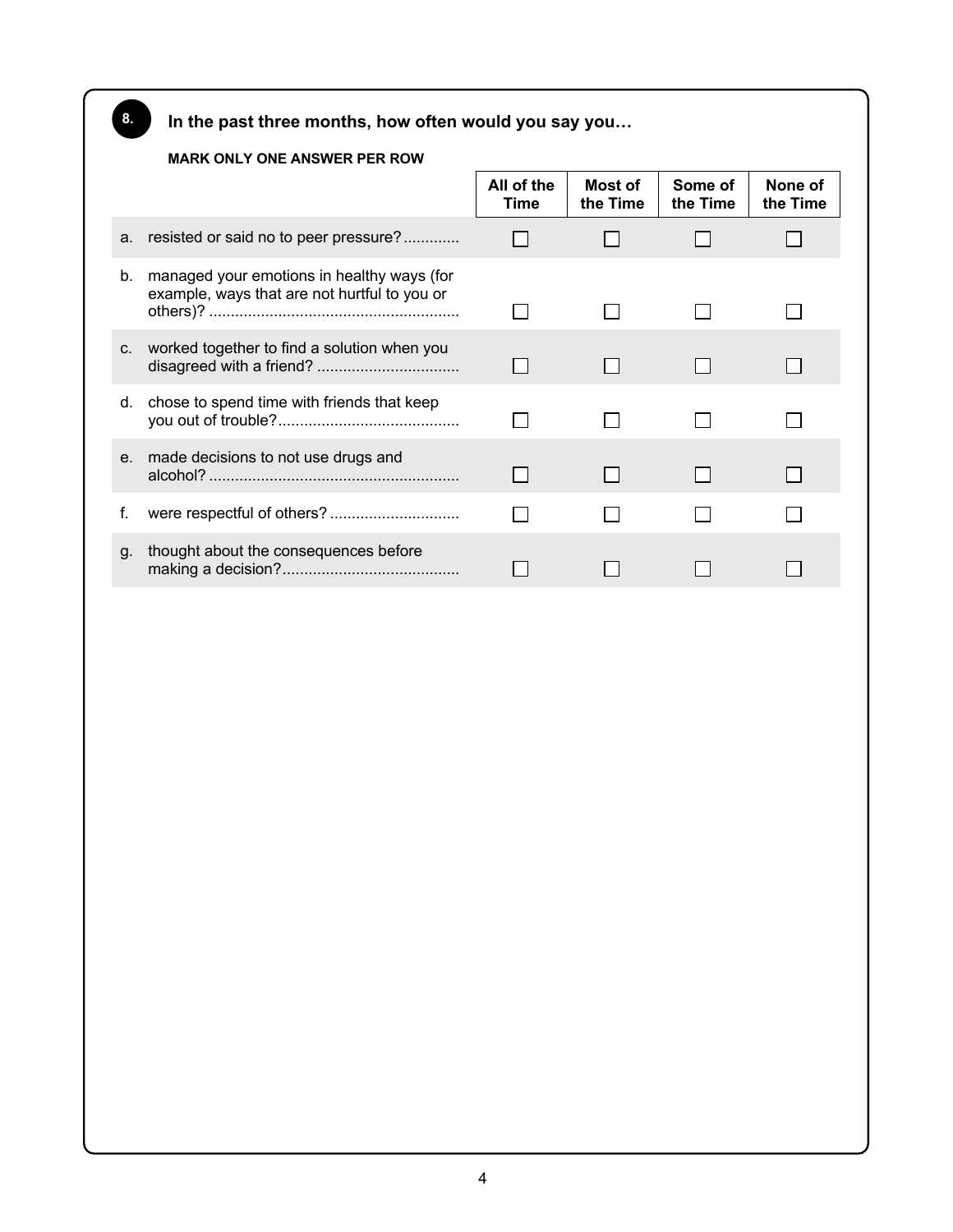**For each of the items below, please mark how true each statement is of you.**

**9.**

#### **MARK ONLY ONE ANSWER PER ROW Not true at Somewhat Very true all true of me of me**  a. I make plans to reach my goals. ....................................  $\Box$  $\Box$  $\Box$ b. I care about doing well in school. ..................................  $\Box$  $\Box$  $\Box$ c. I plan to graduate high school or get my GED. ..............  $\Box$ П  $\Box$ d. I plan to get more education and/or training after high school or completing my GED........................................ П  $\Box$ П e. I plan to get a steady full-time job after school ...............  $\Box$  $\Box$  $\Box$ f. I feel comfortable talking to my parent, guardian, or П  $\Box$ П caregiver about sex. ....................................................... g. I would speak up or ask for help if I was being bullied in person or online, via text, while gaming, or through other  $\Box$  $\Box$ social media.................................................................... П h. I would speak up or ask for help if others were being bullied in person or online, via text, while gaming, or through other social media. ............................................  $\Box$  $\Box$ П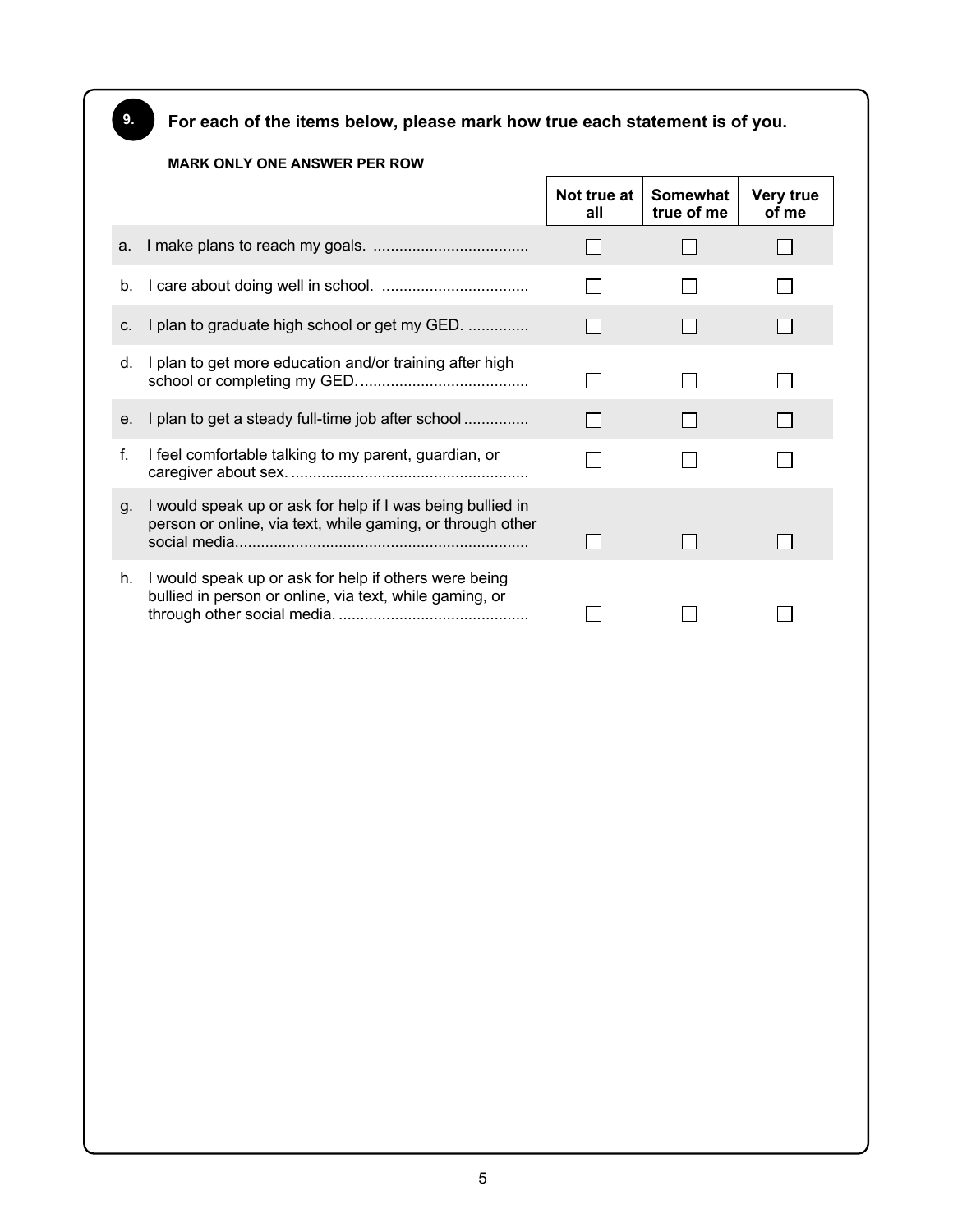# **10.**

**11.**

**For each of the items below, please mark how true each statement is of you.**

### **MARK ONLY ONE ANSWER PER ROW**

|                |                                                        | all | Not true at   Somewhat<br>true of me | <b>Very true</b><br>of me |
|----------------|--------------------------------------------------------|-----|--------------------------------------|---------------------------|
| a.             |                                                        |     |                                      |                           |
| b.             | I feel confident about how to open a bank account      |     |                                      |                           |
| C <sub>1</sub> | I feel confident about how to prepare a budget         |     |                                      |                           |
| d.             | I feel confident about how to track my expenses        |     |                                      |                           |
| е.             | I understand the costs associated with raising a child |     |                                      |                           |

## **In the past three months, how often would you say you…**

#### **MARK ONLY ONE ANSWER PER ROW**

|    |                                                                           | time | All of the   Most of   Some of   None of<br>the time   the time   the time |  |
|----|---------------------------------------------------------------------------|------|----------------------------------------------------------------------------|--|
| a. | talked with your parent, guardian, or caregiver about                     |      |                                                                            |  |
| b. | talked with your parent, guardian, or caregiver about<br>sex <sup>2</sup> |      |                                                                            |  |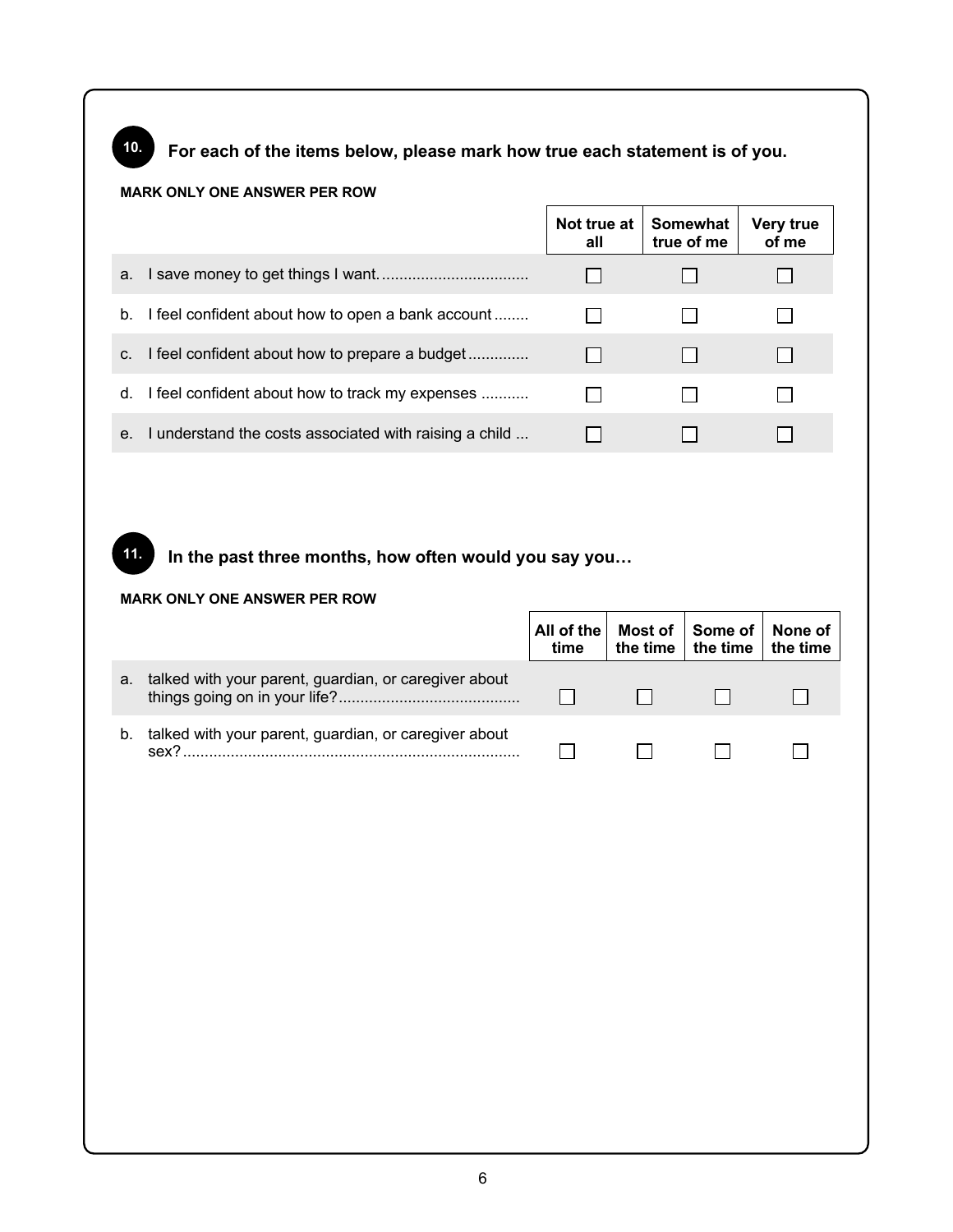

**The next few questions are about relationships and dating. Please answer the questions below even if you are not currently dating or going out with someone.**

**For each of the items below, please mark how true each statement is of you.**

|    | <b>MARK ONLY ONE ANSWER PER ROW</b>                                                                                                                                                                             |                 |                        |                    |
|----|-----------------------------------------------------------------------------------------------------------------------------------------------------------------------------------------------------------------|-----------------|------------------------|--------------------|
|    |                                                                                                                                                                                                                 | Not true at all | Somewhat<br>true of me | Very true of<br>me |
| a. | I understand what makes a relationship healthy                                                                                                                                                                  |                 |                        |                    |
| b. | I look for information and resources about dating<br>violence (for example, websites, social media,                                                                                                             |                 |                        |                    |
| C. | I would be able to resist or say no to someone I am<br>dating or going out with if they pressured me to<br>participate in sexual acts, such as kissing, touching<br>private parts, or sexual intercourse        |                 |                        |                    |
| d. | I would talk to a friend if someone I am dating or<br>going out with makes me uncomfortable, hurts me, or<br>pressures me to do things I don't want to do                                                       |                 |                        |                    |
| е. | I would talk to a trusted adult (for example, a family<br>member, teacher, counselor, coach, etc.) if someone<br>I am dating or going out with makes me<br>uncomfortable, hurts me, or pressures me do things I |                 |                        |                    |
| f. | I would talk to a trusted adult if someone <b>other than</b><br>the person I am dating or going out with makes me<br>uncomfortable, hurts me, or pressures me to do                                             |                 |                        |                    |

# Thank you for participating in this survey!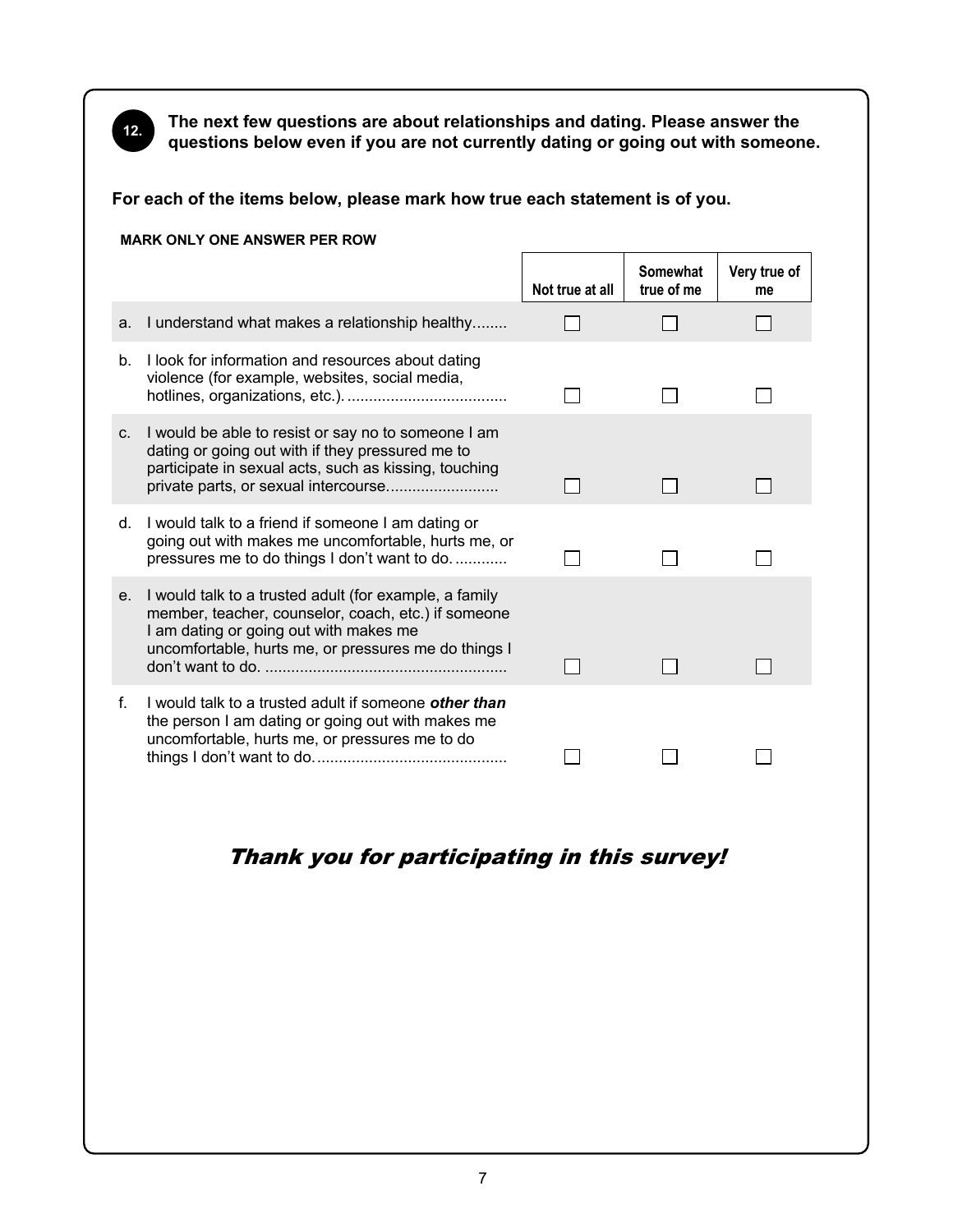

# **State PREP Evaluation ENTRY Survey**

**The questions above are part of a national effort to measure whether programs meet their goals. It is sponsored by the U.S. Department of Health and Human Services. The next questions are not part of this national effort.**